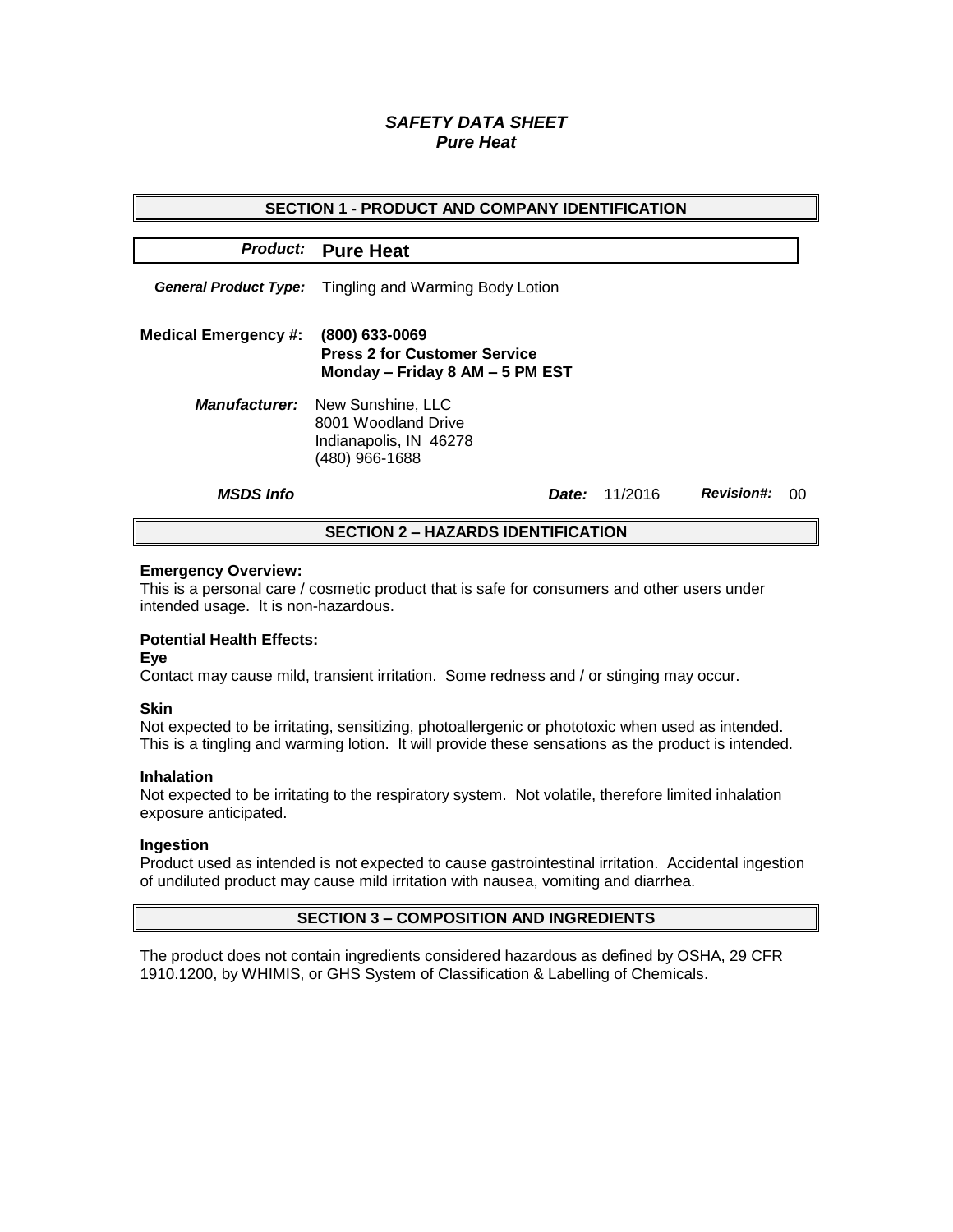# **SECTION 4 – FIRST AID MEASURES**

## **Eye**

Thorough rinsing for 15 – 20 minutes is recommended. If irritation persists, contact a physician.

### **Skin**

Discontinue use of product. Apply cold compresses to affected areas to relieve discomfort. If discomfort persists, contact a physician.

### **Inhalation**

If respiratory irritation occurs, remove individual to fresh air.

### **Ingestion**

Accidental ingestion of product may require medical attention. In case of accidental ingestion dilute with water. Do not induce vomiting. If discomfort persists, contact a physician.

## **SECTION 5 – FIRE FIGHTING MEASURES**

**Extinguishing Media:** Use chemical foam, dry chemical, carbon dioxide or water. **Explosion Hazard:** Not applicable.

**Fire Fighting Info:** Contact emergency personnel. Use self-contained breathing apparatus and protective gear, if large quantities of product are involved. Hazardous decomposition products may be released. Thermal degradation may produce oxides of carbon and / or nitrogen, hydrocarbons and / derivatives.

# **SECTION 6 – ACCIDENTAL RELEASE MEASURES**

### **Procedures for Spill / Leak Clean-up:**

**Household Settings:** Absorb liquid and scrub the area. Dilute with water until surface is no longer slippery.

**Non-Household Settings:** Use safety glasses if splash hazard exist. Use gloves and other protective clothing to prevent skin contact.

### **SECTION 7 – HANDLING AND STORAGE**

### **Precautions for Safe Handling:**

**Household Settings:** Avoid contact with eyes.

**Non-Household Settings:** No unusual handling or storage requirements. Storage in large quantities (warehouse) should be in a well-ventilated, cool area.

# **Conditions for Safe Storage:**

**Household Settings:** Normal household storage.

**Non-Household Settings:** No unusual handling or storage requirements. Storage in large quantities (warehouse) should be in a well-ventilated, cool area.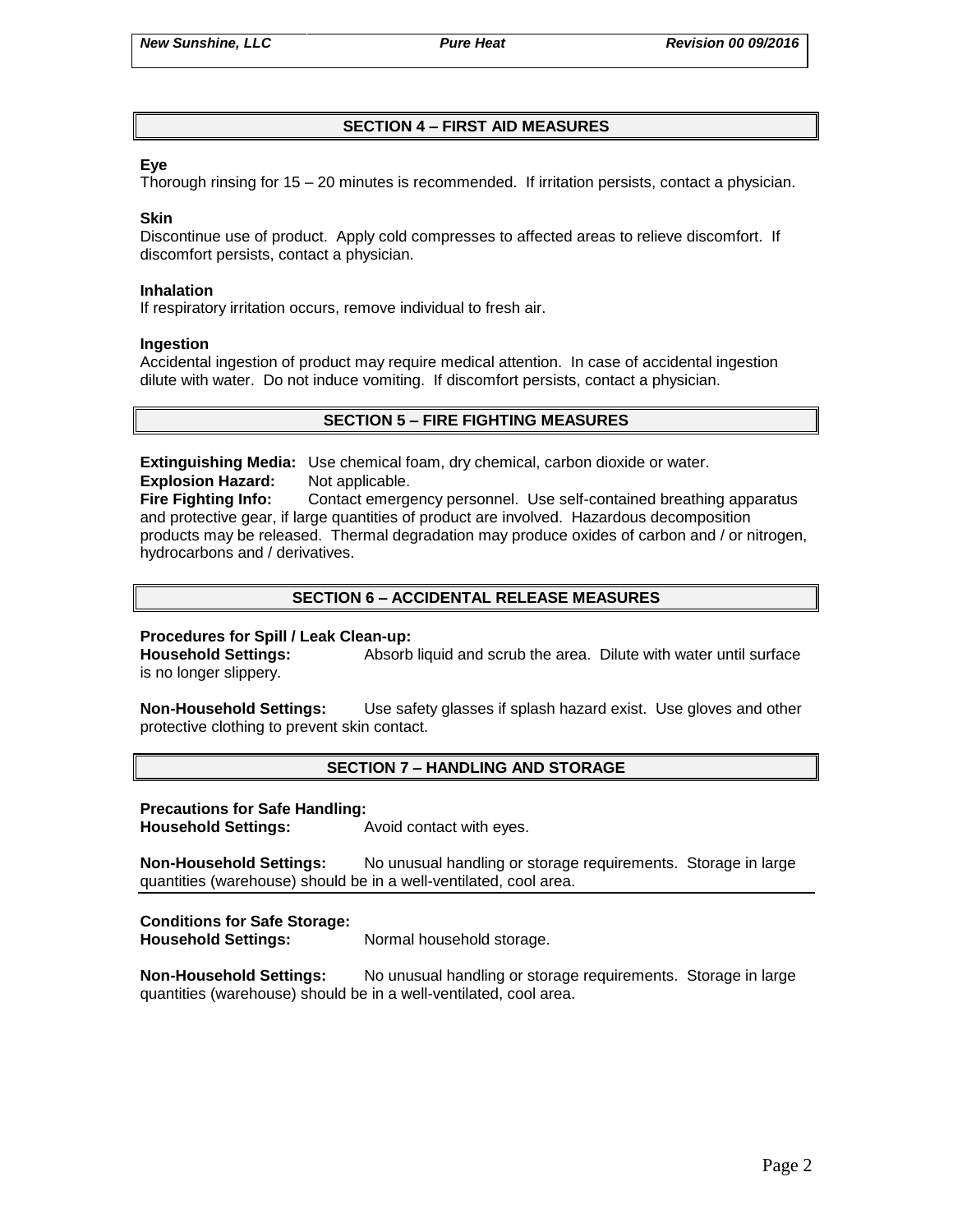## **SECTION 8 – EXPOSURE CONTROLS / PERSONAL PROTECTION**

**Household Settings:** This is a personal care / cosmetic product that is safe for consumers and other users under normal and reasonably foreseen use.

**Non-Household Settings:** Use safety glasses if splash hazards exist, use gloves and other protective clothing to prevent skin contact. Always follow good hygienic work practices. Avoid prolonged contact with skin and clothing.

### **SECTION 9 – PHYSICAL AND CHEMICAL PROPERTIES**

Physical State Viscous liquid body lotion. Appearance **Various colored viscous liquid.**<br>
Odor Communication Colore Fragrant. Odor Threshold Not available pH 3.5 – 7.5 Melting Point/Freezing Point Not Applicable Boiling Point >212 F / 100 C Flash Point  $>212$  F / 100 C Evaporation Rate Not Applicable Flammability Not Applicable Upper/Lower Flammablilty Not Applicable Vapor Pressure Not Applicable Vapor Density Not Applicable Relative Density Not Available Specific gravity at 25C Not available. Solubility in water at 20C Slightly Insoluble<br>
Partition coefficient
Subsetted Not Applicable Partition coefficient Auto-iginition Temp Not Applicable Decomposition Temp Not Available Viscosity 20,000 – 150,000 cps. Volatile % Complies with Federal and State VOC regulations.

### **SECTION 10 – STABILITY AND REACTIVITY**

**Other Recommendations:** None

**Conditions to Avoid:** No applicable information has been found.

### **SECTION 11 – TOXICOLOGICAL INFORMATION**

This is a personal care / cosmetic product that is safe for consumers and other users under intended and reasonably foreseeable use.

**Chronic Effects:** Finished product is not expected to have chronic health effects. **Target Organs:** No adverse health effects on target organs expected for finished product. **Carcinogenicity:** Finished product is not expected to be carcinogenic. NTP: No IARC: No OSHA: No

### **SECTION 12 – ECOLOGICAL INFORMATION**

The product ingredients are expected to be safe for the environment at concentrations predicted under normal use and accidental spill scenarios.